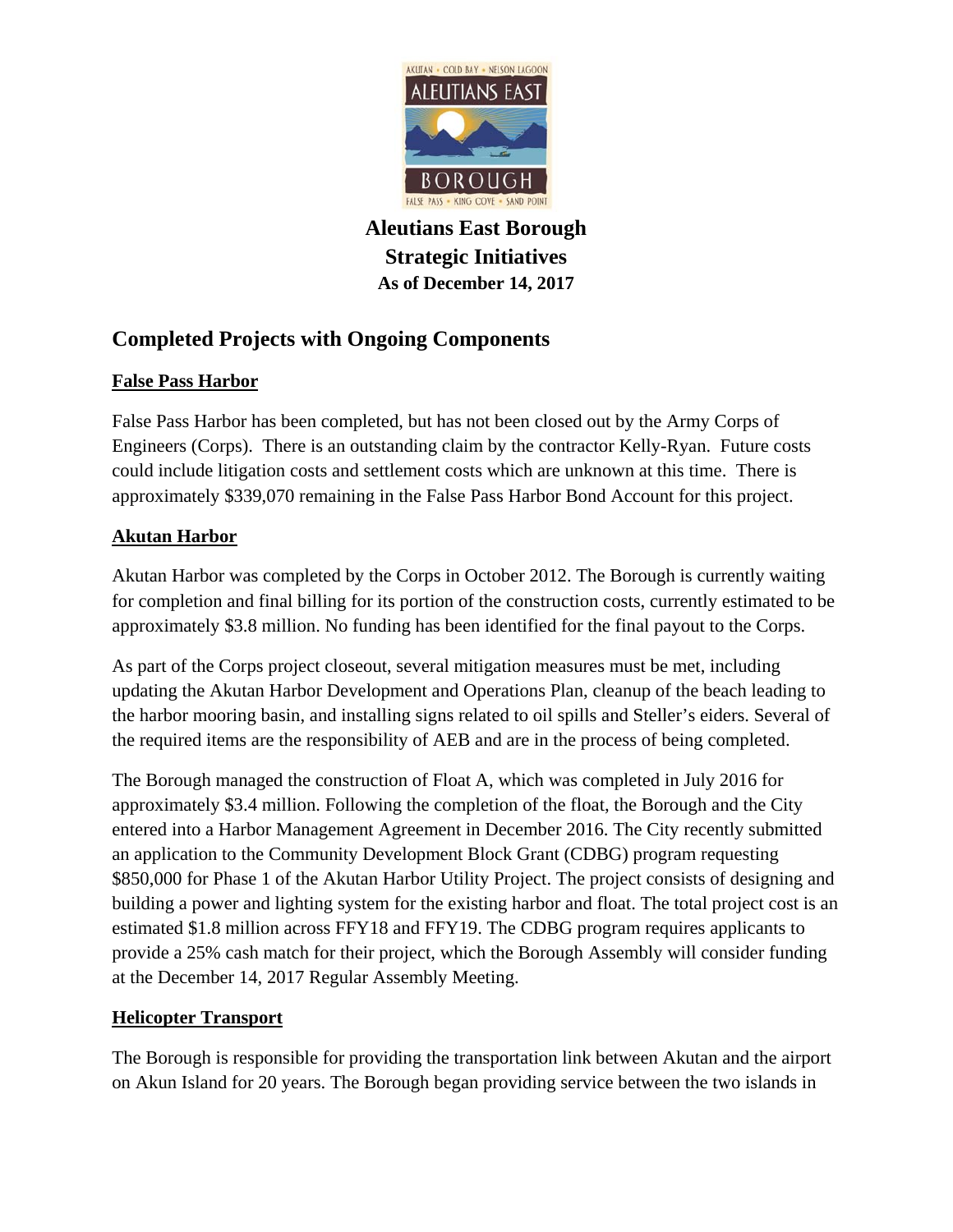2012 using a Borough-owned hovercraft. In 2014, the Borough contracted with Maritime Helicopters to move passengers using a helicopter.

Since the start of the transportation link in 2012, the Borough has subsidized the operation. The total estimated subsidy from inception of service through June 2017 is just under \$9.5 million dollars. The AEB is working to identify ways to reduce this subsidy, including advocating for the service route between Akutan and Akun to be paid for by the U.S. Department of Transportation (USDOT) Essential Air Service (EAS) program.

As part of the latest EAS contract renewal for Akutan, USDOT agreed to consider paying for the cost of helicopter access between Akun and Akutan in addition to the regular service route between Dutch Harbor and Akun. In late October 2016, the USDOT issued a decision to subsidize fixed wing operations between Dutch Harbor and Akun for two years, but failed to support a subsidy for any helicopter service at that time. It is possible that USDOT may reconsider that decision, but there is no guarantee this effort will succeed. See "Essential Air Service", under Action Items below, for more information on this effort.

# **Current Capital Projects**

# **Akun Breakwater and Dock**

The Borough is working with the City of Akutan, Alaska Department of Transportation & Public Facilities, and the Corps to determine the feasibility of building a small dock and breakwater on Akun Island and then operate a conventional vessel. Per the Corps, the Borough and the City should have an indication of available federal funding for this project by early spring 2018. The Akun breakwater is a high priority for the congressional delegation as well as the Corps, however, federal funding availability will determine when the project can be initiated.

At the recommendation of the Corps, the Borough will be looking into available information that will be useful for the feasibility study if the project is funded. This may include wave buoy studies, geotechnical information on the proposed site(s), and bathometric surveys of the location surrounding the western side of Akun Island.

# **Cold Bay Clinic**

The Cold Bay Clinic Construction project entails the construction of a new 3,744 square foot health clinic on the airport apron in Cold Bay. The clinic design has been completed which consists of clinical and non-clinical areas. The 2017 estimated cost of construction is \$5,475,989.

The current clinic was built in 1983 and has exceeded its useful life. The facility was constructed of Styrofoam and cement wainscot and has sound attenuation issues requiring white noise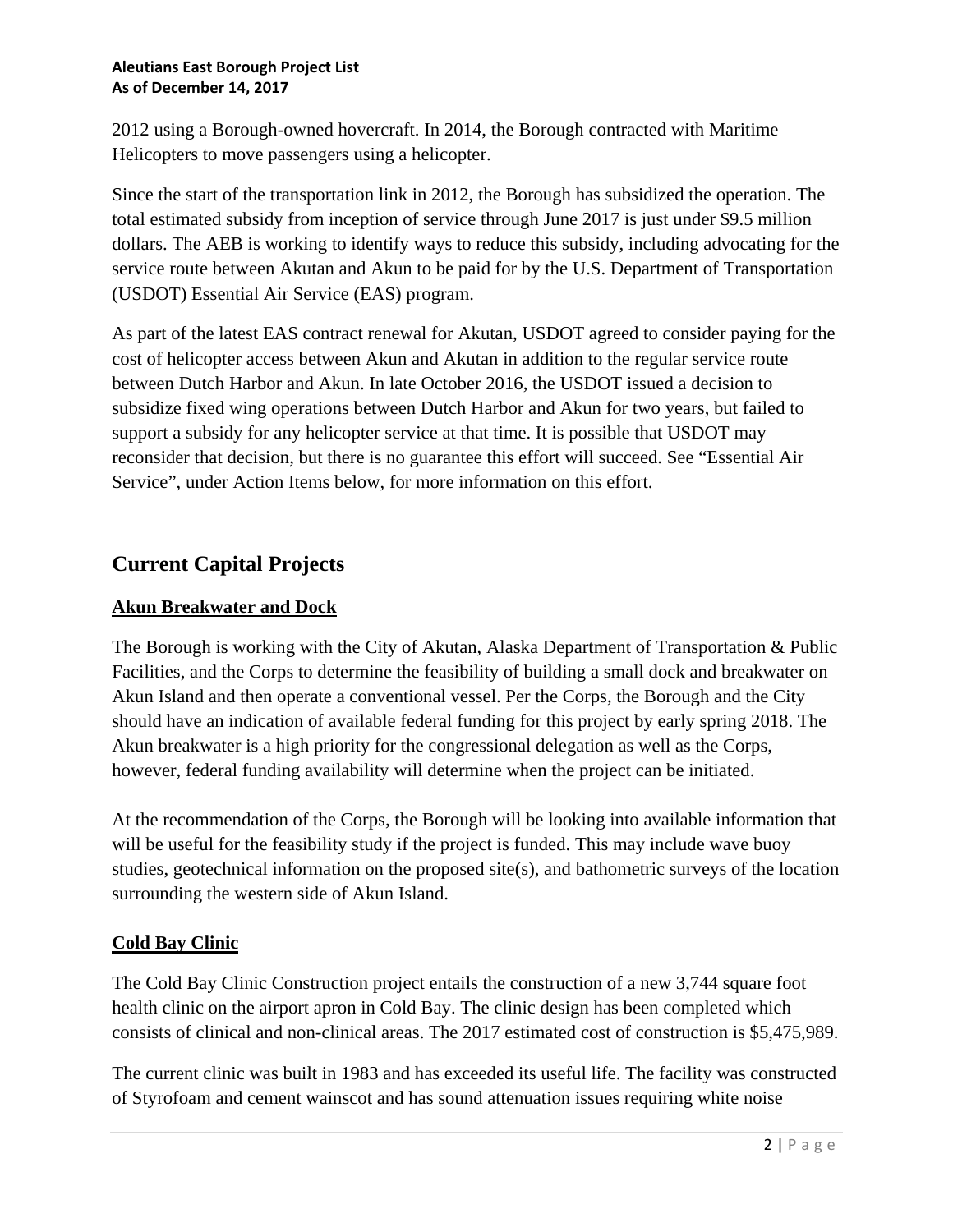machines being placed in the hallway outside of certain rooms. The roof undulates in high winds since portions of it are not secure, causing the clinic staff to vacate the premises. It is extremely important to have a new clinic that will enhance the care and quality of life of patients throughout the region by improving overall service delivery, quality, and positive healthcare outcomes.

The Borough has secured \$3,054,139 for the project to date. The Denali Commission provided \$186,000 to complete the design. The Eastern Aleutian Tribes Board of Directors committed \$250,000, and the Borough Assembly appropriated \$2,618,139 for construction. The Borough anticipates obtaining the remaining necessary funding from state, federal, and non-profit sources.

# **Cold Bay Dock**

The Cold Bay Dock was originally constructed in 1978. The new dock section was constructed in 1993. The Borough owns the dock and the City of Cold Bay is responsible for maintenance and operations. The Alaska Department of Transportation and Public Facilities (DOT&PF) and various consultants have performed numerous inspections and condition assessments of the dock and damage has been documented. DOT&PF recently conducted repairs of the dock and have stated that the dock will be in need of major repairs and upgrades in the next ten years. DOT&PF has assisted the Borough in providing additional information regarding the dock. The Borough may conduct a feasibility study on the dock to initiate.

### **Cold Bay School**

The Cold Bay School closed in the spring of 2015 and the building remains unoccupied. The Borough still maintains a lease with the State of Alaska Aviation Leasing for the Cold Bay School and is interested in transferring it to the City of Cold Bay. The City of Cold Bay is has submitted a proposal to the State outlining their plans for the facility. The State is now working with an FAA compliance officer to see if the City's proposal is permissible.

The AEB Assembly has appropriated \$50,000 to the Cold Bay School to help the City with this project.

### **False Pass Harbor House**

The Borough and City of False Pass are interested in constructing a Harbor House in False Pass. The Borough is proposing to approach this in phases. The first phase involves completing the design and obtaining a cost estimate for construction of the facility. The second phase would be the construction of the facility. The Borough Assembly has appropriated \$100,000 for the design of the harbor house.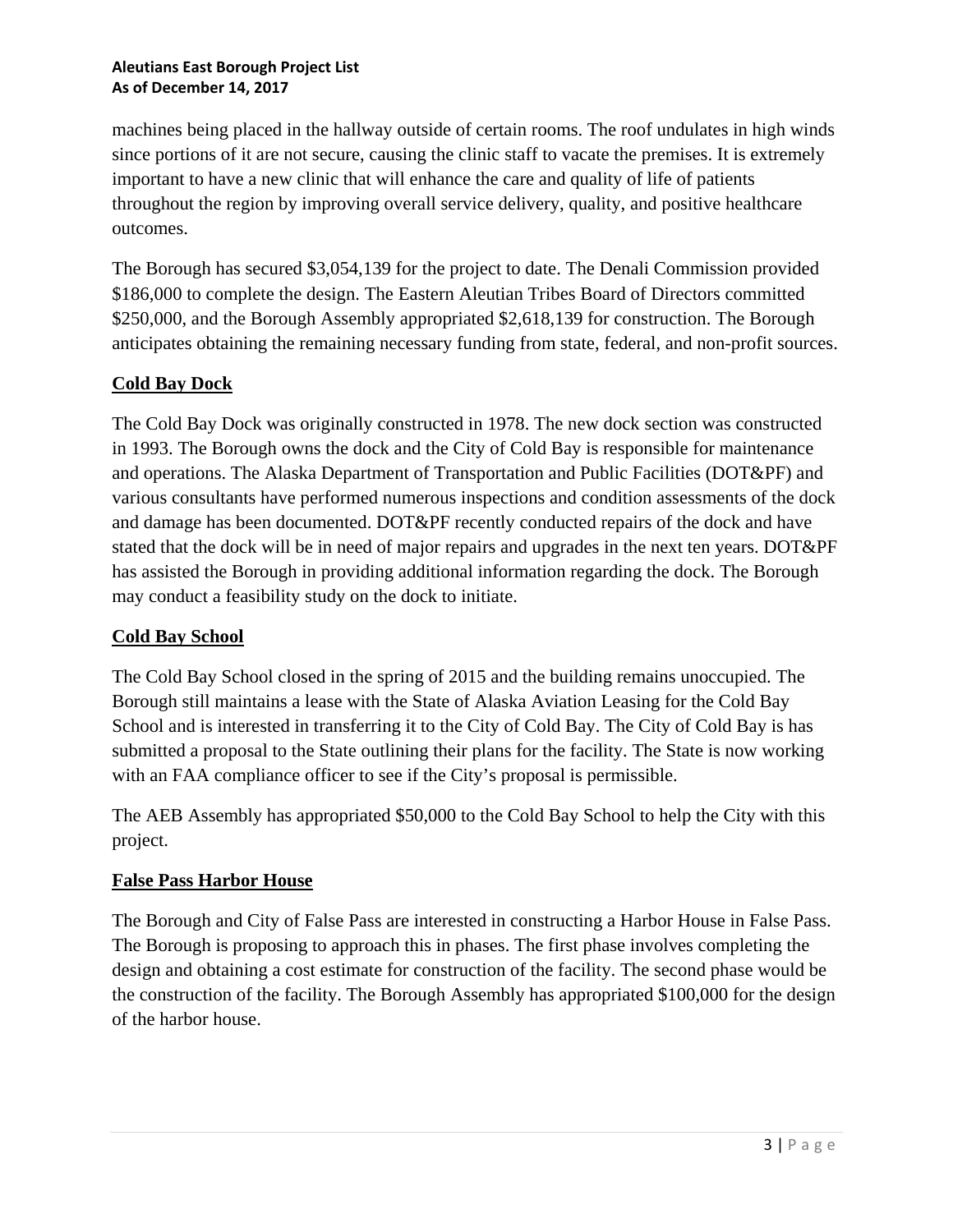### **King Cove Access Road**

The Borough has been an advocate for the King Cove/Cold Bay Road for decades. The Borough continues to advocate for the road and has and continues to contribute to the project financially and politically.

The Borough has a \$2 million-dollar State grant with approximately \$1.59 million balance that can be used for expenses related to the King Cove Access Road all the way to the Cold Bay Airport, including litigation costs. In addition, the FY18 budget included \$100,000 to fund continuing federal lobbyist and legal representation, technical consultants, media and communication costs and selected travel costs.

Governor Walker approved \$10 million in fiscal year 2018 for the road and the Borough will help continue to advocate for funds to complete the construction portion of the project.

The Borough is also working with the ADOT and contractor, Stantec, to complete the surveys for the previously constructed road of 17.2 miles.

#### **Nelson Lagoon Dock Repairs**

Funding of \$25,000 was allocated in the FY17 budget from the permanent funds earnings to have an engineering assessment study done for the Nelson Lagoon Dock. Through our engineering services contract with DOWL, DOWL subcontracted with Moffatt and Nichol (MN) to conduct the study and provide an assessment report. Based on the MN inspection it was determined that a more detailed inspection (Tier 2) was required which would require a diving inspection and a corrosion inspection. The initial assessment study cost \$22,510. To determine the extent of the repairs needed for the dock and to have a report to discuss for possible FY18's budget, the administration authorized the Tier 2 study/ inspection to be done. The Tier 2 study/inspection was completed in December 2017 and cost \$82,500 which required additional funding to be provided from the FY17 Permanent Fund Earnings Capital Projects Contingency Fund of \$100,000.

Based off the two inspections, repair recommendations were made. There were seven (7) Priority Repair Recommendations that include replacing timber fender piling; replacing steel fender piling; replacing steel fender choking; replacing fender units; patching punctured piles; sleeving flattened pile and repairing dock corner impact damage. There were also secondary repair recommendations and long-term repair recommendations.

Two cost estimates were provided. One was the opinion of probable construction cost for the complete project and the second was for a possible phase 1 project. These costs were as follows:

- Opinion of Probable Construction Cost for Complete Project: \$2,655,000
- Opinion of Probable Construction Cost for Possible Phase 1 Project:  $$748,000$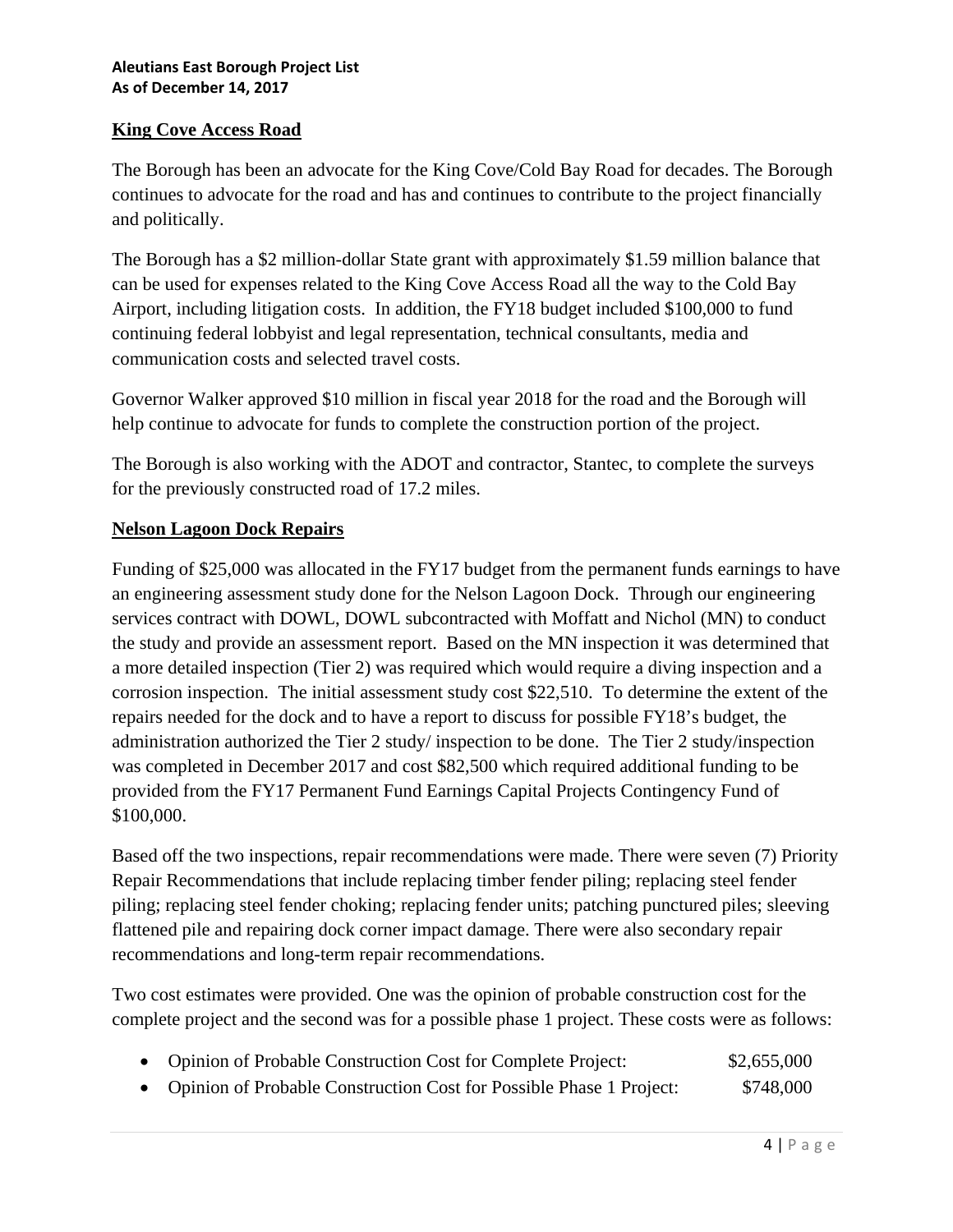The phase 1 project includes items of critical structural importance.

The Borough Assembly appropriated \$900,000 in permanent fund earnings toward this project to conducti Phase 1 priority repairs, a few additional repairs and accounts for inflation and unforeseen contingencies.

The Borough has requested the Nelson Lagoon Tribal Council to set tariff rates for the use of the dock and enter into a new Dock Management Agreement with the AEB. Once this is complete the Borough will start the repair process.

### **Nelson Lagoon Erosion Mitigation Project**

The Borough and Nelson Lagoon Tribal Council (NLTC) are conducting an erosion mitigation project along the lagoon shoreline in Nelson Lagoon. The Borough currently has \$903,000 committed towards this project. This includes \$691,000 in Community Development Block Grant (CDBG) funds; \$108,000 in Borough matching funds; \$54,000 in NLTC cash match funds and \$50,000 in Nelson Lagoon Corporation funds.

The project entails placing geotextile containers filled with sand in a pre-specified pattern along the community portion of the Nelson Lagoon shoreline. The Borough has purchased and shipped all the geotextile container materials to Nelson Lagoon, hired an engineering firm to provide engineering support, and will continue to administer the grant. The NLTC will manage the project using local labor and equipment to facilitate the project, and will be responsible for maintaining the geotextile containers. As of October 19, 2017, the Nelson Lagoon Tribal Council crew had completed 95% of the seawall demolition; 100% of the geotextile container filling and 24% of the revetment construction.

The CDBG grant expires on December 31, 2017 and grant funds will no longer be available for this project. Due to delays, the Borough does not anticipate the project being completed by the end of December and funds will no longer be available for the project's completion.

### **Nelson Lagoon School – Renovations**

For the past two years, the Borough and the State have discussed the closed school in Nelson Lagoon and what to do with the property. The school is located on land held in trust by the State of Alaska for a future city in Nelson Lagoon and leased to the Borough. The 55-year lease became effective January 16, 1997 and would terminate on January 16, 2052. As the school is not expected to re-open, the Borough asked for termination of the lease on September 23, 2015. For the State to terminate the lease they required conditions of the lease agreement to be met, which included continued use of the site and involved repair and remediation work on the building or demolition of the building. The Borough contacted the Municipal Lands Trust on June 3, 2016 with photos showing the repair and remediation work and reiterated its desire to transfer the building to the State in Trust and once again the Borough was asked to meet more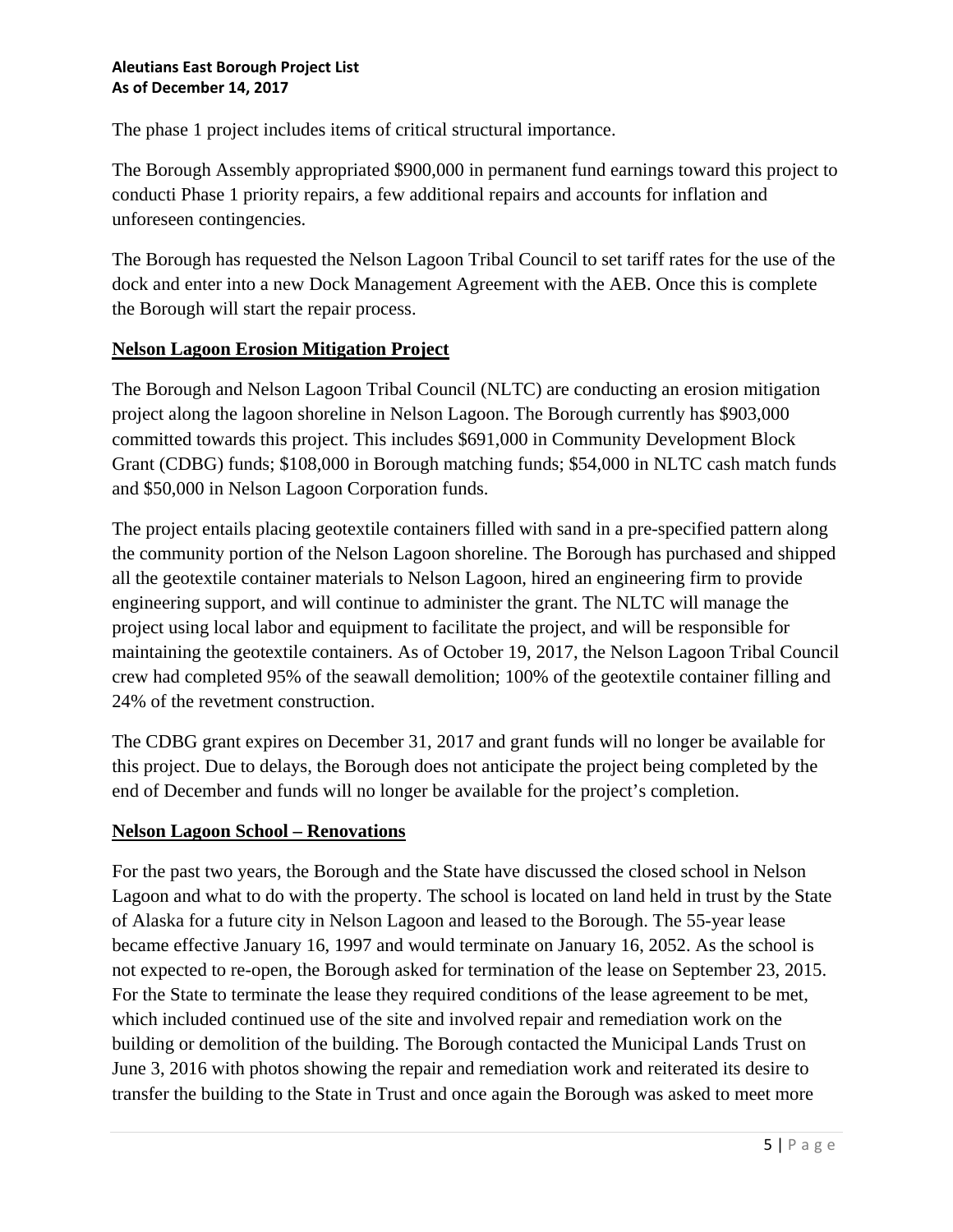specific guidelines. Since that time the NLTC has proposed re-use of the school for community services. As the recognized Appropriate Village Entity (AVE), the NLTC must approve any disposal of interest in Municipal Land Trust land in Nelson Lagoon. The AVE can approve the conveyance of the parcel to NLTC via resolution. A thirty (30) day public notice period will also be completed before a deed can be executed. During that time, the State will work with the Borough on preparing the lease for termination.

The Borough Assembly has appropriated \$50,000 to the Nelson Lagoon School to help improve the building and reduce maintenance costs.

### **Sand Point Float Design**

The new Sand Point Harbor was completed in 2007. A wharf was constructed in 2008 and Float B was completed in 2011. Float A is still needed to complete the inner harbor facilities. In 2010, the Borough completed the 65% design for Float A. In 2017, the Borough Assembly appropriated \$100,000 from the permanent fund earnings to complete the design work. The Borough solicited a scope of work and cost estimate from moffatt & nichol (MN) to use the 65 percent design drawings as guidance to complete "bid-ready" contract documents for a two-part procurement process, 100-percent design and the permitting process. The cost estimate for MN to complete the work was \$205,226.000 and the Borough appropriated additional funds in FY 18 to conduct the work.

As of October 27, 2017, MN has completed 90% of the Procurement Contract, 90% design and have submitted the permit applications for the project. The Borough is continuing to work with MN to complete the design.

# **Action Items**

### **Essential Air Service**

On January 3, 2017, the United State of America Department of Transportation (USDOT) issued a Final Order Reselecting Carrier and Establishing Rates to Grant Aviation. The Borough requested to re-open the contract to amend the EAS to include helicopter operations once a helicopter company received the proper certification. In the award to Grant, USDOT states "because of the Aleutians East Borough's request to re-open this contract to amend EAS, the Department expects to issue a request for proposal earlier than usual."

Maritime Helicopters has been pursuing a Certificate of Public Convenience and Necessity for Interstate Air Transportation, which will allow Maritime to partake in the EAS process. USDOT just recently issued Maritime Helicopters a Certificate of Public Convenience and Necessity for Interstate Air Transportation. The USDOT Office has found Maritime Helicopters fit, willing, and able to engage in interstate scheduled air transportation of persons, property, and mail and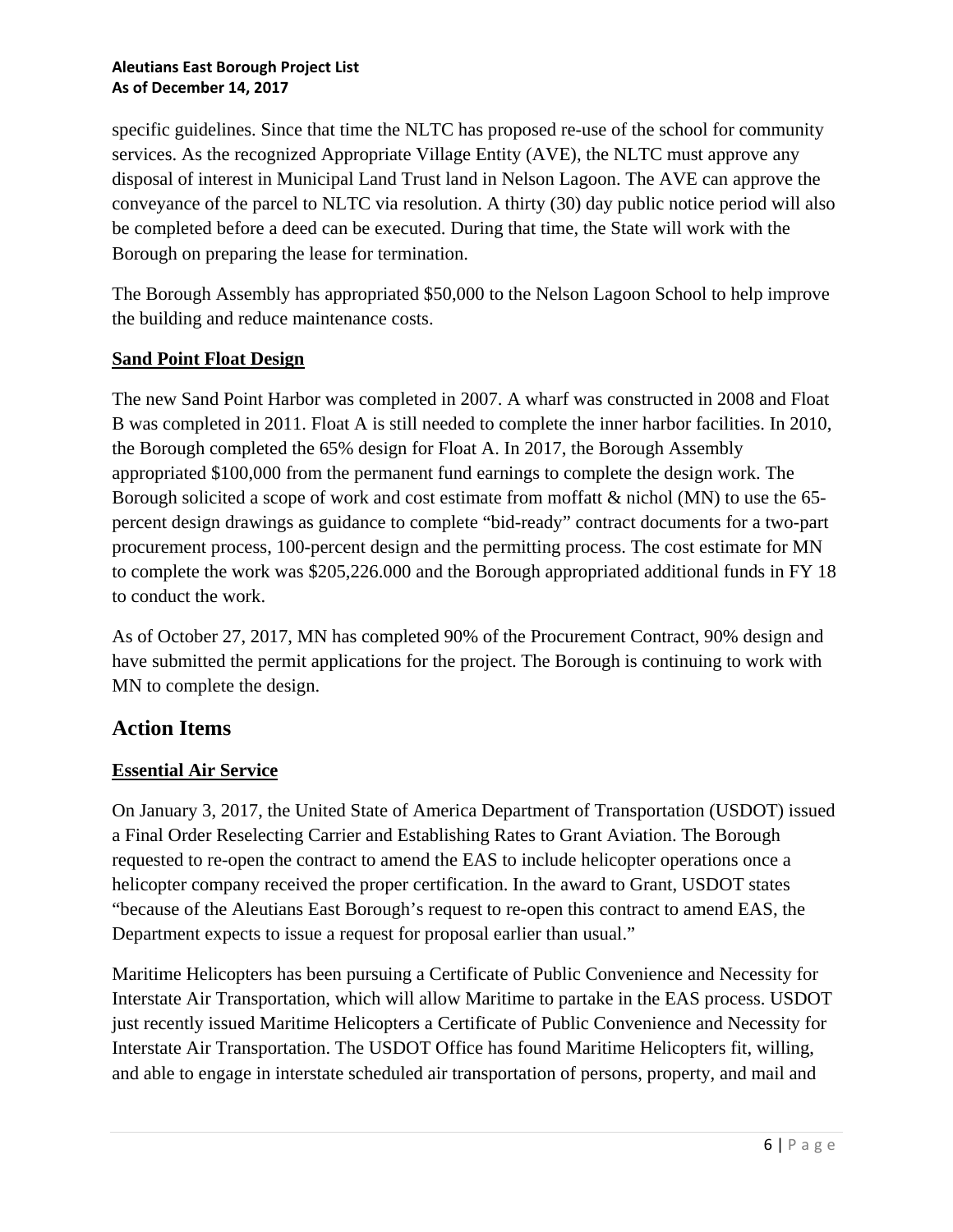issue to it a certificate authorizing such operations. Now Maritime must work with the local FAA to meet final approval and then we may be able to have them take over the operation.

The Borough will continue to provide support to have the helicopter operations included in the EAS process.

### **Maintenance of Borough-Owned Buildings and Equipment**

The Borough is responsible for maintaining all Borough owned buildings and equipment, which includes but is not limited to schools, the Cold Bay Terminal Building and vehicles. Through the Public Works Department, the Borough will continue to conduct maintenance.

### **Assessment of Borough-Owned Property**

The Borough is interested in conducting assessments of all Borough-owned property to determine the condition of property and address deferred maintenance items. To date the Borough has conducted assessments on the Akutan School, Nelson Lagoon Dock and Sand Point School.

### **Borough Property Surveys**

The Assembly added the Lands Surveys Special Project Fund of \$85,000 to the budget beginning in FY2016, to survey the borough's municipal entitlement lands that have not yet been conveyed. This year McClintock surveyed the borough's muni entitlement lands in Port Moller, approx. 1,300 acres. They also created a plat to address Peter Pan Seafoods' request to purchase several acres adjoining their property. The Borough plans to survey its municipal entitlement lands in Sandy River, approx. 2,500 acres, this Spring/Summer and to also create a plat to note the existing APICDA Sandy River fishing lodge.

The Borough intends to eventually get all approved municipal entitlement lands surveyed. Survey is required before final conveyance. The AEB is in the process of revising its Code of Ordinances to accommodate the plat approval and to streamline the process within the administration.

### **Fisheries Management**

The Borough is involved with fisheries management at a local, state and federal level, including at the Alaska Board of Fisheries and the North Pacific Fishery Management Council. The Borough Natural Resources Director provides guidance to AEB officials, employees and other parties or consultants on the protection and management of natural resources within or affecting the Borough. The Director works with local fisherman, seafood processors and other agencies to monitor and support the stewardship of the sustainable fisheries within the Borough.